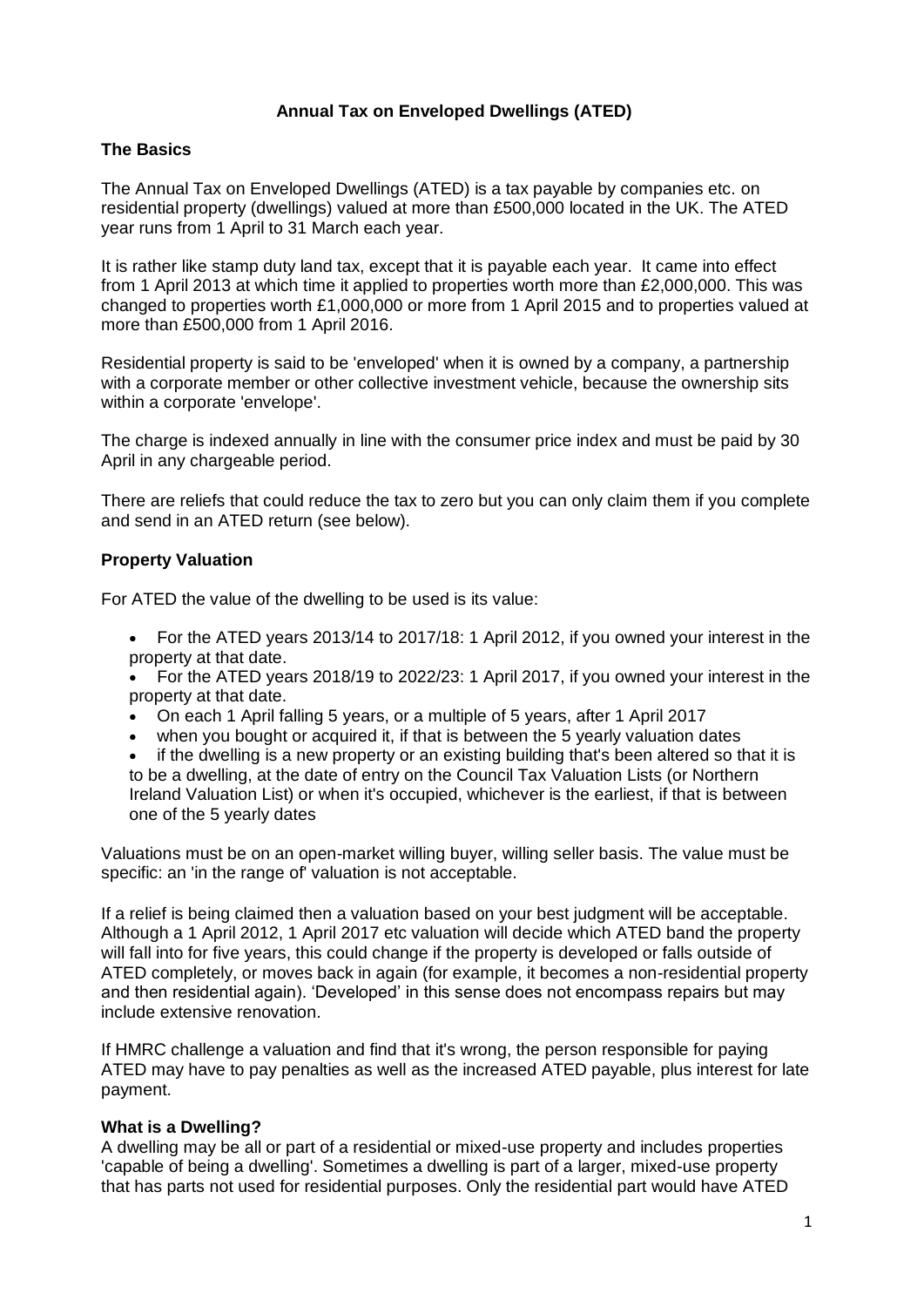payable on it. The residential part will need to be valued to work out which ATED band it falls into.

A dwelling includes gardens and grounds and any building within them, unless that building is being used for a purpose covered by a relief (see the 'reliefs' part of this guide).

If a property consists of a number of self-contained flats, each flat will usually be valued separately.

If there's more than one dwelling in a property and they're owned by a company or person connected with the company, they are added together and looked at as a single dwelling where there is internal access between the two. Two dwellings in adjoining buildings with internal access between them are also treated as one dwelling for ATED. Hotels, guest houses, boarding school accommodation, hospitals, student halls of residence, military accommodation, care homes and prisons are not deemed to be dwellings, so don't come under ATED.

# **ATED Returns**

ATED returns need to be submitted online between 1 April and 30 April if all of the following apply:

- $\bullet$  it's a dwelling
- it's situated in the UK
- it was valued at more than £500,000 million on 1 April 2017, or at acquisition if later
- it's owned, completely or partly, by a company, a partnership where one of the partners is a company, or a 'collective investment vehicle' - for example, a unit trust or an open ended investment company

## **If your dwelling first falls within ATED on a date after 1 April in an ATED period, then the return and payment are due within 30 days where purchased or 90 days where the dwelling is newly built.**

If you don't complete and send HM Revenue & Customs (HMRC) a return or payment, or you send it late or make a mistake on it, you may have to pay a penalty and interest. A late filing penalty will still apply even if there is a relief that reduces the liability to nil. There are, however, a number of exemptions from the tax, most significantly, charitable companies using the dwelling for charitable purposes, which mean you may not have to file a return.

## **ATED Relief**

A dwelling may get complete relief from ATED and no tax is payable, although an ATED Relief Declaration still needs to be completed, if it is:

- let to a third party on a commercial basis and isn't, at any time, occupied (or available
- for occupation) by anyone connected with the owner
- part of a property trading business and isn't, at any time, occupied (or available for occupation) by anyone connected with the owner
- part of a property developers trade where the dwelling is acquired as part of a property development business the property was purchased with the intention to re-develop and sell it on and isn't, at any time, occupied (or available for occupation) by anyone connected with the owner
- for the use of employees of the company, for the company's commercial business and where the employee does not have an interest (directly or indirectly) in the company of more than 10%, the employee's duties must not include services for any present or future occupation of the property by someone connected with the company, the relief is also available where a partner in a partnership does not have an interest of more than 10% in the partnership
- open to the public for at least 28 days per annum, if part of a property is occupied as a dwelling in connection with running the property as a commercial business open to the